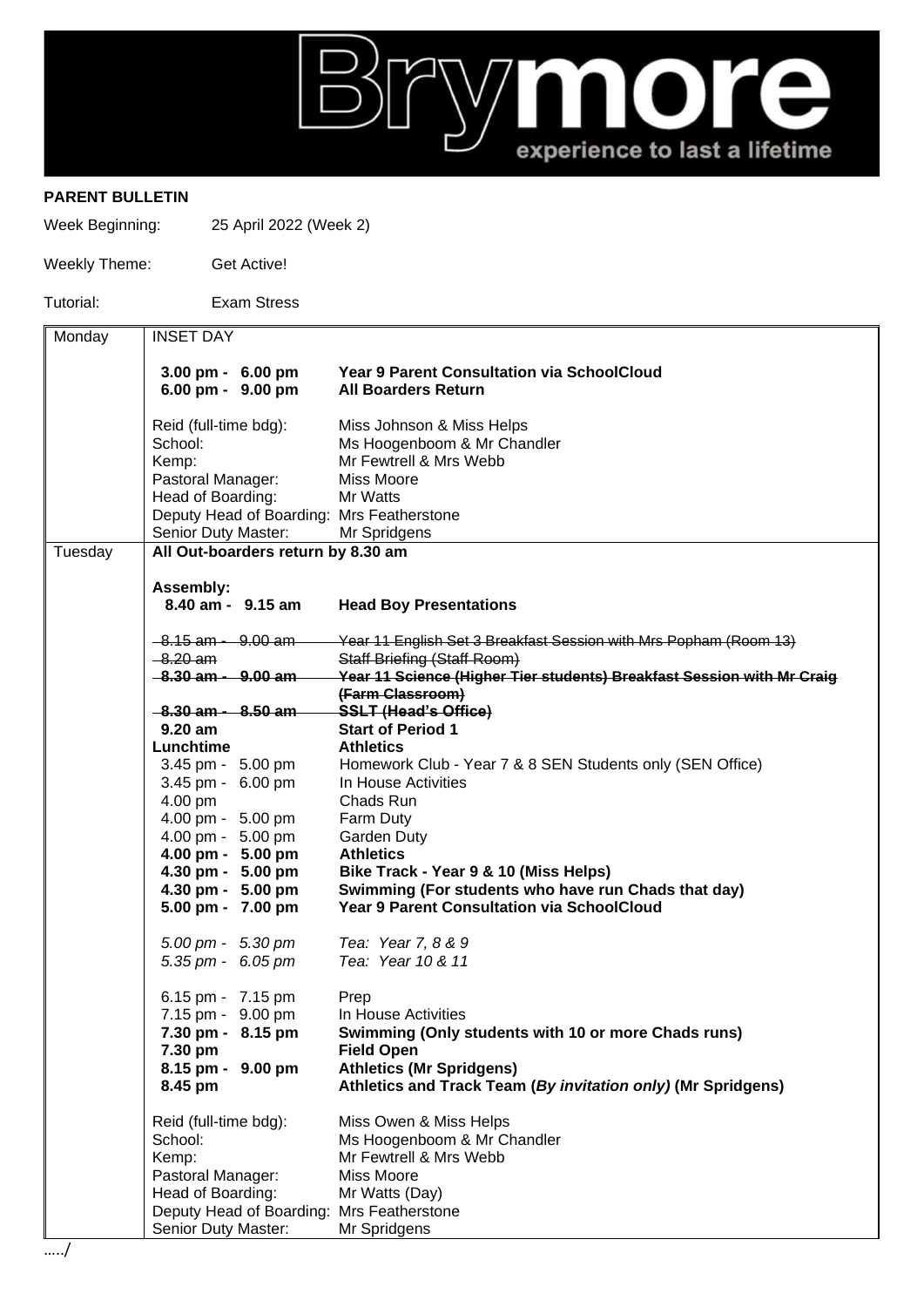| Wednesday | Assembly:                    |                   |                                                                   |
|-----------|------------------------------|-------------------|-------------------------------------------------------------------|
|           |                              | 8.40 am - 9.15 am | <b>Head Boy Presentations</b>                                     |
|           |                              |                   |                                                                   |
|           | <del>8.15 am - 9.00 am</del> |                   | Year 11 English Set 1 Breakfast Session with Mrs Taylor-Lane      |
|           |                              |                   | (Farm Classroom)                                                  |
|           |                              |                   |                                                                   |
|           | <del>8.15 am - 9.00 am</del> |                   | Year 11 English Set 3 Breakfast Session with Mrs Popham (Room 13) |
|           | $9.20$ am                    |                   | <b>Start of Period 1</b>                                          |
|           | Lunchtime                    |                   | <b>Athletics</b>                                                  |
|           | 3.45 pm - 6.00 pm            |                   | In House Activities                                               |
|           | 3.45 pm - 5.00 pm            |                   | Homework Club - Year 9 & 10 SEN Students (SEN Office)             |
|           |                              |                   |                                                                   |
|           | 4.00 pm                      |                   | Chads Run                                                         |
|           | 4.00 pm - 5.00 pm            |                   | Geography Year 11 catch-up (Room 8)                               |
|           | 4.00 pm - 5.00 pm            |                   | Year 11 Grade 7, 8 & 9 Students and A Level prep                  |
|           |                              |                   | (By invitation only) - Mrs Truman (Room 10)                       |
|           | 4.00 pm - 5.00 pm            |                   | Farm Duty                                                         |
|           | 4.00 pm - 5.00 pm            |                   | Garden Duty                                                       |
|           |                              |                   |                                                                   |
|           | 4.00 pm - 5.00 pm            |                   | Cricket - Year 7 & 8                                              |
|           | 4.00 pm - 5.00 pm            |                   | <b>Athletics</b>                                                  |
|           | 4.30 pm - 5.00 pm            |                   | <b>Bike Track - Year 8 (Mr Chandler)</b>                          |
|           | 4.30 pm - 5.00 pm            |                   | Swimming (For students who have run Chads that day)               |
|           | From 5.00 pm                 |                   | <b>Guitar Lessons</b>                                             |
|           |                              |                   |                                                                   |
|           |                              |                   |                                                                   |
|           | 5.00 pm - 5.30 pm            |                   | Tea: Year 7, 8 & 9                                                |
|           | 5.35 pm - 6.05 pm            |                   | Tea: Year 10 & 11                                                 |
|           |                              |                   |                                                                   |
|           | 6.15 pm - 7.15 pm            |                   | Prep                                                              |
|           | 7.15 pm - 9.00 pm            |                   | In House Activities                                               |
|           |                              |                   |                                                                   |
|           | 7.30 pm - 8.15 pm            |                   | Swimming (Only students with 10 or more Chads runs)               |
|           | 7.30 pm                      |                   | <b>Field Open</b>                                                 |
|           | 8.15 pm - 9.00 pm            |                   | <b>Athletics (Mr Spridgens)</b>                                   |
|           | 8.45 pm                      |                   | Athletics and Track Team (By invitation only) (Mr Spridgens)      |
|           |                              |                   |                                                                   |
|           | Reid (full-time bdg):        |                   | Miss Johnson & Miss Helps                                         |
|           |                              |                   |                                                                   |
|           | School:                      |                   | Ms Hoogenboom & Mr Chandler                                       |
|           | Kemp:                        |                   | Mr Fewtrell & Mrs Webb                                            |
|           | Pastoral Manager:            |                   | Miss Moore                                                        |
|           | Head of Boarding:            |                   | Mr Watts                                                          |
|           |                              |                   | Deputy Head of Boarding: Mrs Featherstone                         |
|           |                              |                   |                                                                   |
|           |                              |                   | Senior Duty Master: Mr Spridgens                                  |
| Thursday  | Tutorial                     |                   |                                                                   |
|           |                              |                   |                                                                   |
|           | Lunchtime                    |                   | <b>Athletics</b>                                                  |
|           | 3.45 pm - 5.00 pm            |                   | Homework Club - Year 9 & 10 SEN Students (SEN Office)             |
|           | 3.45 pm - 6.00 pm            |                   | In House Activities                                               |
|           |                              |                   |                                                                   |
|           | 4.00 pm                      |                   | Chads Run                                                         |
|           | 4.00 pm - 4.45 pm            |                   | Year 7, 8 & 9 Maths Students Lead Learner (By invitation only) -  |
|           |                              |                   | Mrs Truman (Room 10)                                              |
|           | 4.00 pm - 5.00 pm            |                   | Farm Duty                                                         |
|           | 4.00 pm - 5.00 pm            |                   | <b>Garden Duty</b>                                                |
|           | 4.00 pm - 5.00 pm            |                   | Cricket - Year 9 & 10                                             |
|           |                              |                   |                                                                   |
|           | 4.30 pm - 5.00 pm            |                   | Bike Track - Year 7 (Mrs Webb)                                    |
|           | 4.30 pm - 5.00 pm            |                   | Swimming (For students who have run Chads that day)               |
|           |                              |                   |                                                                   |
|           | 5.00 pm - 5.30 pm            |                   | Tea: Year 7, 8 & 9                                                |
|           | 5.35 pm - $6.05$ pm          |                   | Tea: Year 10 & 11                                                 |
|           |                              |                   |                                                                   |
|           |                              |                   |                                                                   |
|           | 6.10 pm - 7.15pm             |                   | Walk & Talk Maths - ALL YEAR 11 EXPECTED TO ATTEND (Hall)         |
|           |                              |                   | (Mr Ashton & Mrs Truman)                                          |
|           | 6.15 pm - 7.15 pm            |                   | Prep                                                              |
|           | 7.15 pm - 9.00 pm            |                   | In House Activities                                               |
|           | 7.30 pm - 8.15 pm            |                   | Swimming (Only students with 10 or more Chads runs)               |
|           |                              |                   |                                                                   |
|           | 7.30 pm                      |                   | <b>Field Open</b>                                                 |
|           | 8.15 pm - 9.00 pm            |                   | <b>Athletics (Mr Spridgens)</b>                                   |
|           | 8.45 pm                      |                   | Athletics and Track Team (By invitation only) (Mr Spridgens)      |
|           |                              |                   |                                                                   |
|           | Reid (full-time bdg):        |                   | Miss Johnson & Miss Helps                                         |
|           | School:                      |                   | Ms Hoogenboom & Mr Chandler                                       |
|           |                              |                   |                                                                   |
|           | Kemp:                        |                   | Mr Fewtrell & Mrs Webb                                            |
|           | Pastoral Manager:            |                   | Miss Moore                                                        |
|           | Duty Master:                 |                   | Mr Ashton                                                         |